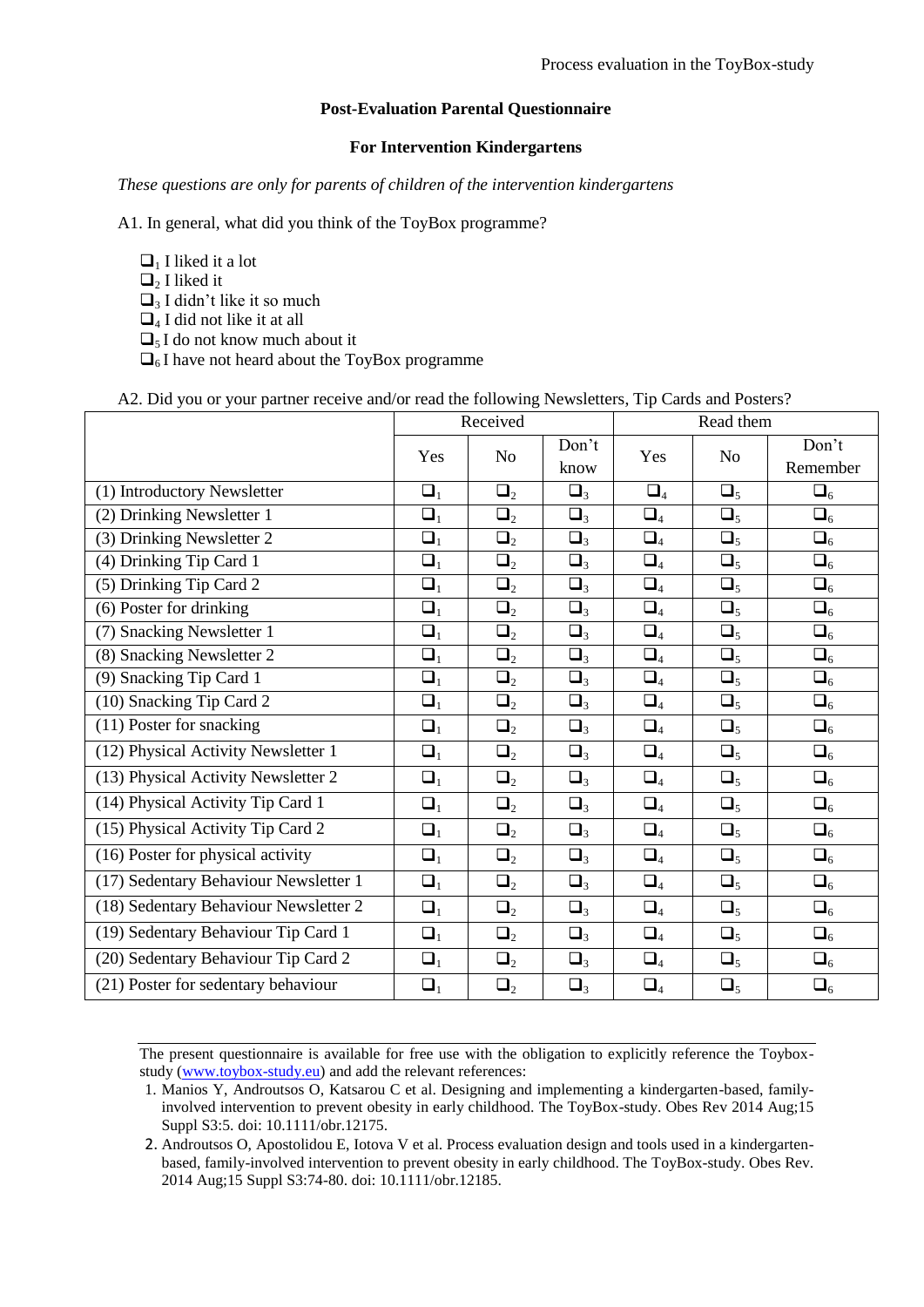A3. Beyond the material included in the above table (i.e. newsletters, tip-cards, posters) did you receive any additional information from the teacher regarding the ToyBox programme and the activities related to it?

- $\Box_1$  No
- $\Box$ <sub>2</sub> Yes. If yes, how often?
- $\Box_1$  Always
- $\Box$ <sub>2</sub> Often
- $\Box$ <sub>3</sub> Sometimes
- $\Box$ <sub>4</sub> Rarely
- $\Box$ <sub>5</sub> Never

A4. To what degree do you think the ToyBox Newsletters/Tip Cards motivated you as a family try to achieve changes in …. ?

|                     | To a large<br>degree | To some<br>degree | To a little<br>degree | Not at all | Our family did not<br>need to change<br>anything |
|---------------------|----------------------|-------------------|-----------------------|------------|--------------------------------------------------|
| Drinking water      |                      | ┛                 |                       |            |                                                  |
| Snacking habits     |                      | ┙                 |                       |            |                                                  |
| Physical Activity   |                      | $\mathbf{I}_2$    | ┙                     |            |                                                  |
| Sedentary behaviour |                      |                   |                       |            |                                                  |

| A5. To what degree do you think the ToyBox Newsletters/Tip Cards have helped you as a parent/ |  |
|-----------------------------------------------------------------------------------------------|--|
| primary caregiver improve your own daily lifestyle regarding:                                 |  |

|                     | To a large<br>degree | To some<br>degree | To a little<br>degree | Not at all | I did not need to<br>change anything |
|---------------------|----------------------|-------------------|-----------------------|------------|--------------------------------------|
| Drinking water      |                      | ┙                 |                       |            |                                      |
| Snacking habits     |                      | $\mathbf{L}_2$    |                       |            |                                      |
| Physical Activity   |                      | ┛2                |                       |            |                                      |
| Sedentary behaviour |                      |                   |                       |            |                                      |

A6. To what degree do you think the ToyBox programme overall have helped your child improve his/her daily lifestyle regarding:

|                     | To a large<br>degree | To some<br>degree | To a little<br>degree | Not at all | My child did not<br>need to change<br>anything |
|---------------------|----------------------|-------------------|-----------------------|------------|------------------------------------------------|
| Drinking water      |                      |                   |                       |            |                                                |
| Snacking habits     |                      | $\mathbf{L}_2$    |                       |            |                                                |
| Physical Activity   |                      |                   |                       |            |                                                |
| Sedentary behaviour |                      |                   |                       |            |                                                |

The present questionnaire is available for free use with the obligation to explicitly reference the Toyboxstudy (www.toybox-study.eu) and add the relevant references:

<sup>1.</sup> Manios Y, Androutsos O, Katsarou C et al. Designing and implementing a kindergarten-based, familyinvolved intervention to prevent obesity in early childhood. The ToyBox-study. Obes Rev 2014 Aug;15 Suppl S3:5. doi: 10.1111/obr.12175.

<sup>2.</sup> Androutsos O, Apostolidou E, Iotova V et al. Process evaluation design and tools used in a kindergartenbased, family-involved intervention to prevent obesity in early childhood. The ToyBox-study. Obes Rev. 2014 Aug;15 Suppl S3:74-80. doi: 10.1111/obr.12185.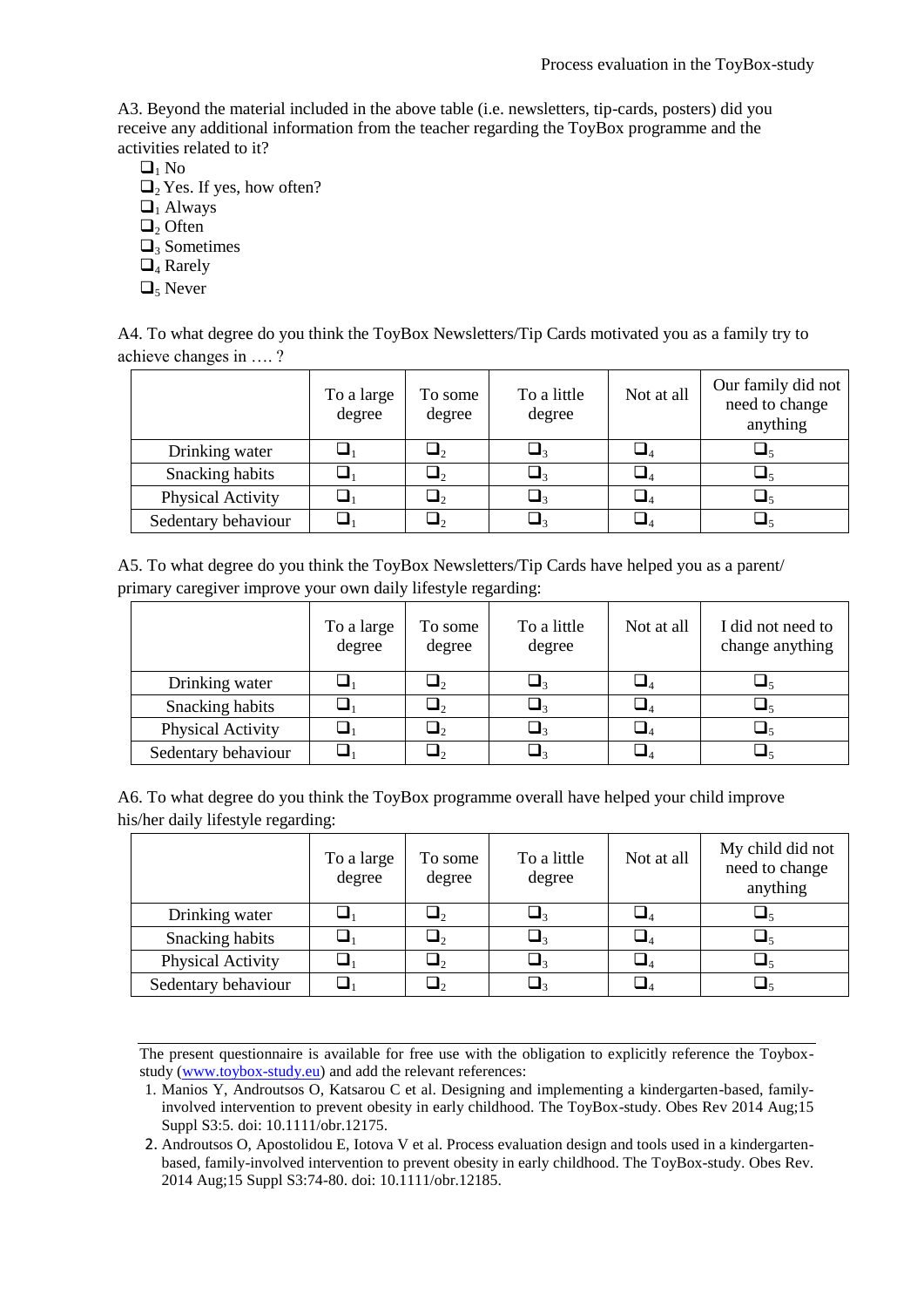- A7. In general, how easy was it to understand the text in the ToyBox Newsletters and Tip Cards?
	- $\Box$ <sub>1</sub> Very easy
	- $\Box$ <sub>2</sub> Easy
	- $\Box$ <sub>3</sub> A bit difficult
	- $\Box$ <sub>4</sub> Very difficult
	- $\Box$ <sub>5</sub> I have not received/read the ToyBox Newsletters and Tip Cards
- A8. In general, did you find trustful the information provided in the ToyBox Newsletters and Tip Cards?
	- $\Box$ <sub>1</sub> To a large degree
	- $\Box$ <sub>2</sub> To some degree
	- $\Box$ <sub>3</sub> Neither trustful nor not trustful
	- $\Box$ <sub>4</sub> To a little degree
	- $\Box$ <sub>5</sub> Not at all

A9. In general, how useful did you find the *Suggestions and Tips for parents* in the ToyBox Newsletters and Tip Cards?

- $\Box$ <sub>1</sub> Very useful
- $\Box$ <sub>2</sub> Somewhat useful
- $\Box$ <sub>3</sub> A little useful
- $\Box$ <sub>4</sub> Not useful at all
- $\Box$ <sub>5</sub> I have not received/read the ToyBox Newsletters and Tip Cards

A10. Did you implement as a family the suggested activities of the ToyBox Newsletters and Tip Cards?

- $\Box_1$  Always
- $\Box$ , Often
- $\Box$ <sub>3</sub> Sometimes
- $\Box$ <sub>4</sub> Rarely
- $\Box$ <sub>5</sub> Never

A11. Did you/ your partner and your child enjoy the ToyBox activities conducted with the family?

- $\Box$  I enjoyed it a lot
- $\Box$ <sub>2</sub> I enjoyed it
- $\Box$ <sub>3</sub> I did not enjoy it so much
- $\Box$ <sub>4</sub> I did not enjoy it at all
- $\Box$ <sub>5</sub> I did not conduct any ToyBox activity

A12. In general, was the content of the ToyBox Newsletters and Tip Cards new to you?

 $\Box$ <sub>1</sub> Yes, all of it

 $\Box$ <sub>2</sub> Yes, some of it

- $\Box$ <sub>3</sub> Yes, a little of it
- $\Box_4$  No, it was all familiar to me

 $\Box$ <sub>5</sub> I have not received/read the ToyBox Newsletters and Tip Cards

- 1. Manios Y, Androutsos O, Katsarou C et al. Designing and implementing a kindergarten-based, familyinvolved intervention to prevent obesity in early childhood. The ToyBox-study. Obes Rev 2014 Aug;15 Suppl S3:5. doi: 10.1111/obr.12175.
- 2. Androutsos O, Apostolidou E, Iotova V et al. Process evaluation design and tools used in a kindergartenbased, family-involved intervention to prevent obesity in early childhood. The ToyBox-study. Obes Rev. 2014 Aug;15 Suppl S3:74-80. doi: 10.1111/obr.12185.

The present questionnaire is available for free use with the obligation to explicitly reference the Toyboxstudy (www.toybox-study.eu) and add the relevant references: